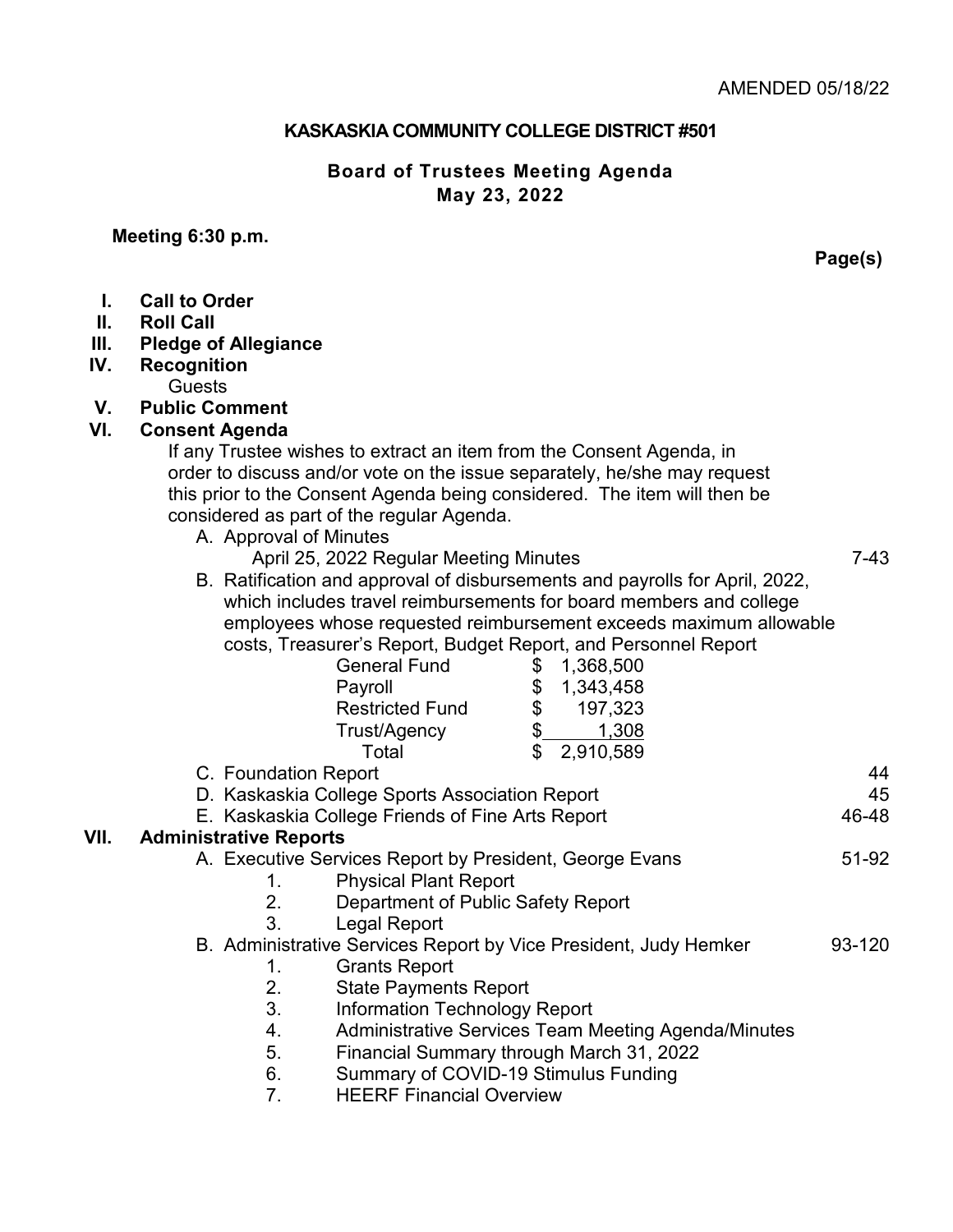|  |  |  |  | C. Instructional Services Report by Vice President, Julie Obermark | 121-151 |
|--|--|--|--|--------------------------------------------------------------------|---------|
|  |  |  |  |                                                                    |         |

- 1. Instructional Services Report
- 2. Instructional Services Team Meeting Agenda/Minutes
- D. Student Services Report by Vice President, Susan Batchelor 152-183

- 1. Enrollment Services
- 2. Veterans Services
- 3. Registrar Report
- 4. Education Centers
- 5. Equity and Access Report
- 6. Workforce Equity Initiative Grant
- 7. Retention and Support Services
- 8. TRIO Student Support Services
- 9. Athletics
- 10. Student Services Team Meeting Agenda/Minutes
- 11. Enrollment Report

# **VIII. Old Unfinished Business**

#### **IX. New Business**

- A. Closed Session In accordance with the Illinois Open Meetings Act, and pursuant to Section 2(c) of the Act, the specific reason for conducting an executive session meeting is are as follows:
	- (1) The appointment, employment, compensation, discipline, performance, or dismissal of specific employees of the public body or legal counsel for the public body, including hearing testimony on a complaint lodged against an employee of the public body or against legal counsel for the public body to determine its validity; 5 ILCS 120/2(c)(1); and
	- (2) Student disciplinary cases; 5 ILCS 120/2(c)(9)

|              | B. Approval of FY23 Annual Plan<br>C. Approval of In-Kind Gift Acceptance | 186-203<br>204-211 |
|--------------|---------------------------------------------------------------------------|--------------------|
|              | D. Approval of Reappointment of Director of Marketing                     | 212                |
|              | E. Resolution on Reappointment of First-Year Probationary Faculty of      | 213-215            |
|              | Second-Year Status, Third-Year Probationary Faculty to Tenured Status     |                    |
|              | F. Approval of Employment Director of Public Safety (Replacement          | 216-227            |
|              | Position)*                                                                |                    |
|              | G. Approval of Employment HR Coordinator (Replacement Position)*          | 228-238            |
|              | H. Approval of Employment ICAP & Bridge Coordinator AEL                   | 239-245            |
|              | (Replacement Position)*                                                   |                    |
| $\mathbf{L}$ | Approval of Employment Athletic Director (Replacement Position)*          | 246-265            |
|              | J. Approval of Employment Vice President of Student Services              | 266-304            |
|              | (Replacement Position)*                                                   |                    |
|              | K. Approval of Employment Assistant Professor of Mathematics              | 305-341            |
|              | (Replacement Position)*                                                   |                    |
|              | L. Approval of Employment Assistant Professor of Speech &                 | 342-366            |